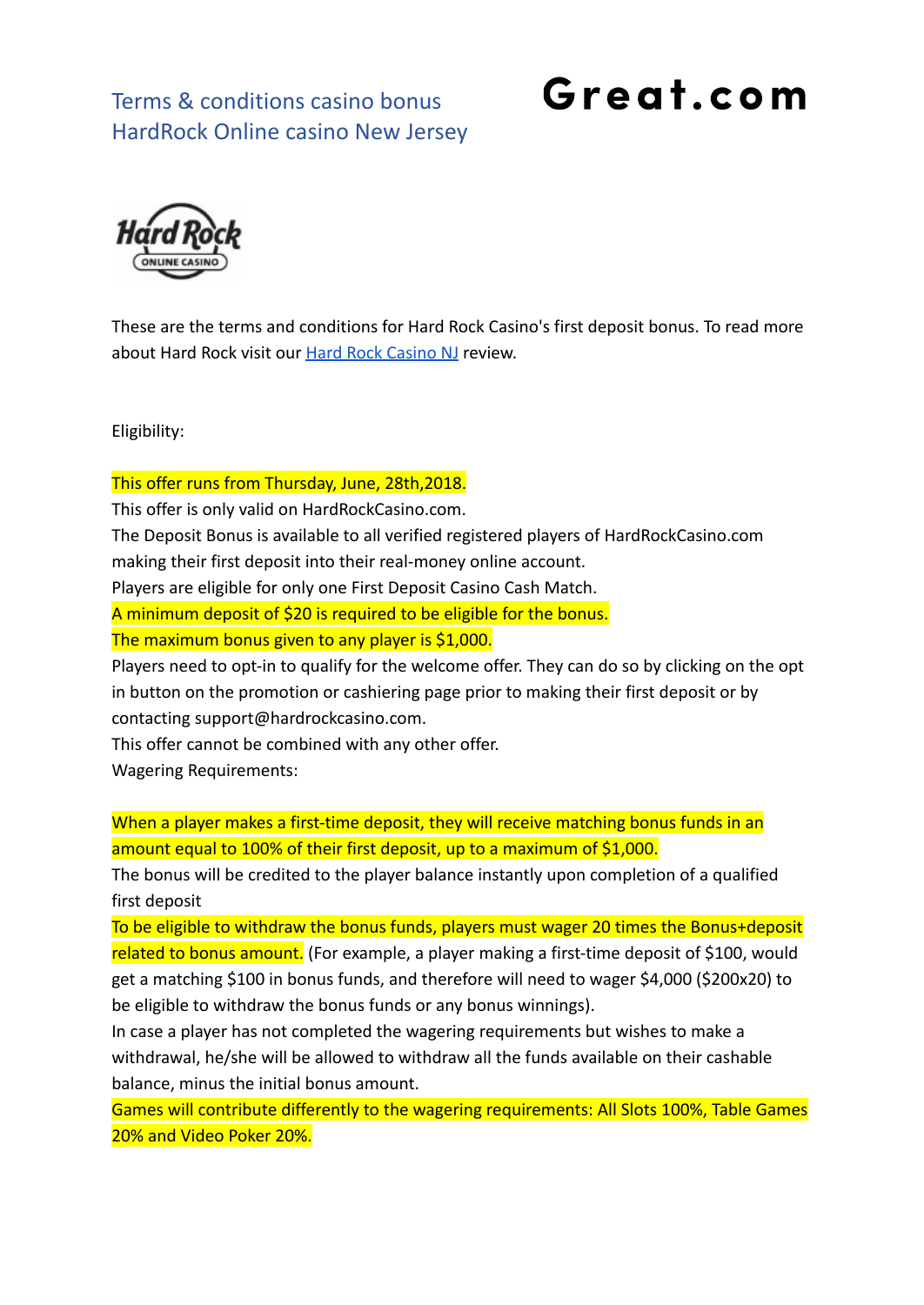#### Terms & conditions casino bonus HardRock Online casino New Jersey

For example: a \$10 bet on any slot game will count as a \$10 bet towards meeting the wagering requirements. A \$10 bet on any other game will count as a \$2 bet towards meeting the wagering requirements.

Great.com

Players have 14 days to complete the wagering requirement or all bonus funds including bonus winnings will be forfeited.

General Terms:

Offer is only valid on HardRockCasino.com -Players cashable funds (players own cash) is always wagered first, even if a cash deposit is made before using all bonus funds. Players can cancel their bonus at any time by clicking on the Cashier Tab, Click on Active Bonus tab, click on the forfeit button pertaining to the bonus they wish to cancel. All bonus funds and bonus winnings will be forfeited and all cash remaining will be in the player account balance to continue playing or withdrawal.

Casino Bonus cannot be used to wager on any Roulette game or Sports Bets. Casino bonus cannot be used to wager on Live Slots.

Deposits made via debit or credit card exceeding \$100, require validation by a credit card statement or a photo of the card used for the transaction allowing us to verify the expiration date, name of card holder and revealing the last 4 digits prior to granting any withdrawal of funds.

Hard Rock Casino reserves the right to withhold the bonus if there is reason to suspect that a deposit is fraudulent, or that is has not been made with the intention of using it to play real money casino games.

Risk-free and low-risk bets on any games (i.e. betting in proportions on different outcomes in the same hand to create "action" with minimal or no risk) are considered abuse of the promotion and will null player's participation to this offer.

Hard Rock Casino reserves the right to cancel, terminate, modify or suspend this promotion at any time and for any reason, including technical reasons such as but not limited to computer viruses, bugs, tampering or technical failure.

Hard Rock Casino reserves the right to exclude any players with outstanding debts/unresolved chargebacks from this promotion or any future bonuses until it is satisfied and verified.